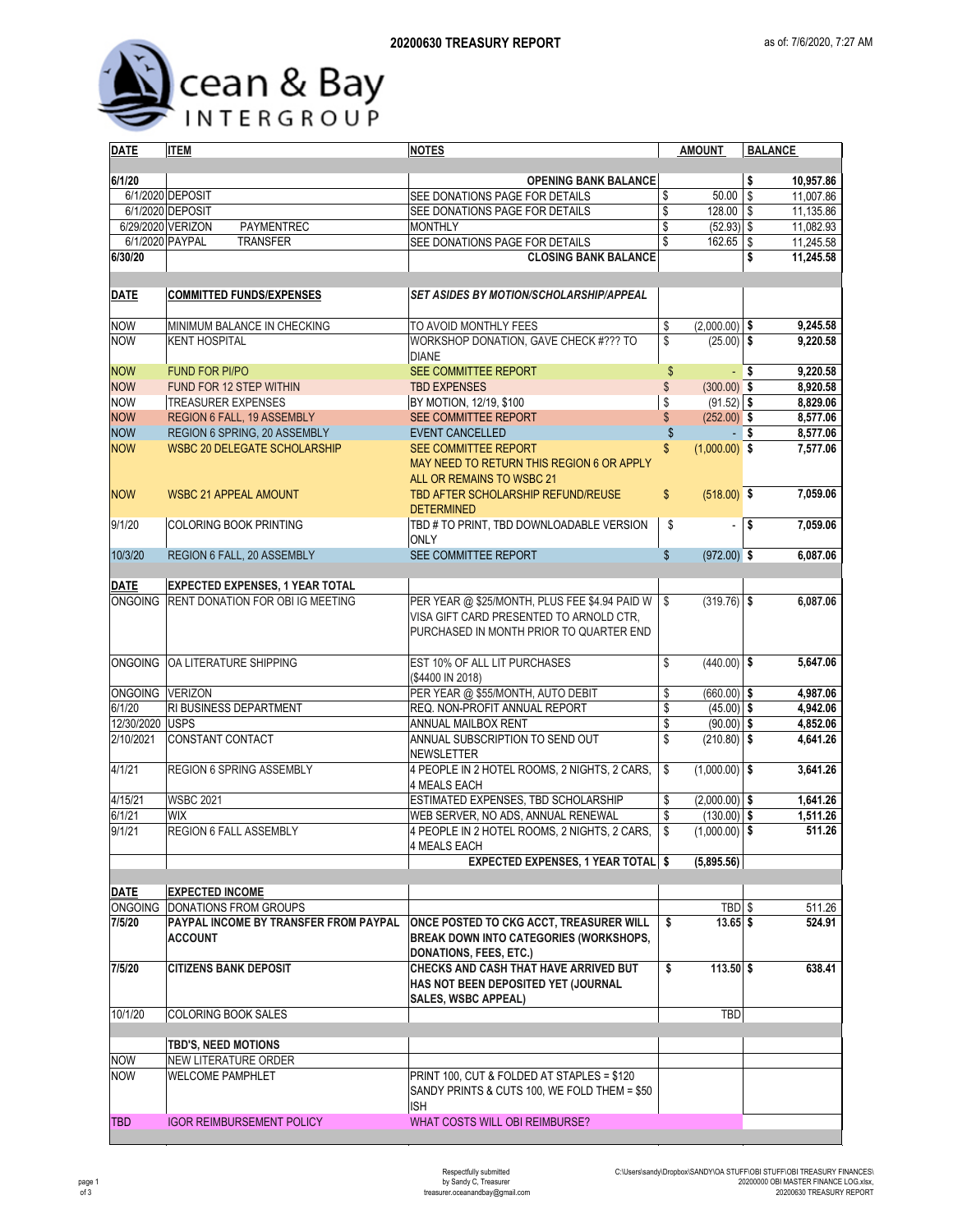

| <b>DATE ITEM</b>  |                                                                   | <b>NOTES</b>                                                                  | <b>AMOUNT</b>        |                                                           |               | <b>BALANCE</b>           |
|-------------------|-------------------------------------------------------------------|-------------------------------------------------------------------------------|----------------------|-----------------------------------------------------------|---------------|--------------------------|
| 1/1/19 PIPO       |                                                                   |                                                                               |                      | <b>FUNDED BY MOTION 6/18</b>                              | -S            | 58.00                    |
|                   | 1/31/19 FUND FOR PI/PO                                            | last funded by motion, 1/19                                                   | \$<br>500.00         |                                                           | \$            | 558.00                   |
|                   | 3/31/19 EXPENSE                                                   | TBD, CHECK W JAY                                                              | \$<br>(48.76)        |                                                           | \$            | 509.24                   |
|                   | 3/31/19 EXPENSE                                                   | TBD, CHECK W JAY                                                              | \$<br>(122.38)       |                                                           | \$            | 386.86                   |
|                   | 3/31/19 EXPENSE                                                   | TBD, CHECK W JAY                                                              | \$<br>(2.06)         |                                                           | \$            | 384.80                   |
|                   | 3/31/19 EXPENSE                                                   | TBD, CHECK W JAY                                                              | \$<br>(68.80)        |                                                           | \$            | 316.00                   |
|                   | 6/5/2019 DEPOSIT                                                  | REGION 6 GRANT FOR PI/PO                                                      | \$<br>1,200.00       |                                                           |               | \$1,516.00               |
| 8/19/2019 O A INC |                                                                   | PI/PO LITERATURE ORDER                                                        | \$<br>(378.00)       |                                                           |               | \$1,138.00               |
|                   | 505-891-2664 NM<br>5198                                           |                                                                               |                      |                                                           |               |                          |
| 8/19/2019 O A INC |                                                                   | PI/PO LITERATURE ORDER                                                        | \$<br>(76, 20)       |                                                           | \$            | 370.80                   |
|                   | 505-891-2664 NM<br>5198                                           |                                                                               |                      |                                                           |               |                          |
|                   | 9/5/2019 DRI*PRINTING SERVI888-888-4211 CA                        | PI/PO PRINTING ORDER                                                          | \$<br>(113.9)        |                                                           | \$            | 256.82                   |
|                   | 10/10/2019 JAY GALLIGAN                                           | TBD. CHECK W JAY                                                              | \$<br>(v.36)         |                                                           | $\mathsf{\$}$ | 189.46                   |
|                   | (TOTAL FOR CK #2027 = 264.20)                                     |                                                                               |                      |                                                           |               |                          |
|                   | 10/10/2019 JAY GALLIGAN                                           | PI/PO REIMBURSE JAY FOR LABELS & ACRYLIC DISPLAYS                             | (196.84)             |                                                           | \$            | (7.38)                   |
|                   | (TOTAL FOR CK #2027 = 264.20)                                     |                                                                               |                      |                                                           |               |                          |
|                   | 11/20/2019 EXCHANGE FEE                                           | PI/PO EXPENSE                                                                 | (2.00)               |                                                           | \$            | (9.38)                   |
|                   | 11/20/2019 APP QR CODE GENERABIELEFELD                            | PI/PO EXPENSE                                                                 | \$<br>(66.51)        |                                                           | \$            | (75.89)                  |
| 1/1/19 PIPO       |                                                                   | TOTAL EXPENSES, EXCL SC. 'O. PSHIP \$                                         | (1,833.89)           | <b>REMAINING FUNDS \$</b>                                 |               | (75.89)                  |
|                   |                                                                   |                                                                               |                      | (NEED MOTION, AND OR 2020 R6                              |               |                          |
|                   |                                                                   |                                                                               |                      | <b>SCHOLARSHIP)</b>                                       |               |                          |
|                   |                                                                   |                                                                               |                      |                                                           |               |                          |
|                   | 1/1/19 REGION 6 FALL ASSEMBLY 2019                                |                                                                               |                      | <b>SET ASIDE \$</b>                                       |               | 600.00                   |
|                   | 9/23/2019 DENNY'S #9394 Albany<br><b>NY</b>                       | REGION 6 FALL ASSEMBLY EXPENSE                                                | \$<br>(28.49)        |                                                           | \$            | 571.51                   |
|                   | 9/23/2019 RED LION ALBANY<br><b>NY</b>                            | 9763 KARA/SANDY HOTEL ROOM, 2 NI GHTS                                         | \$<br>(225.72)       |                                                           | \$            | 345.79                   |
|                   | 9/23/2019 WHOLEFDS ABN #10 1ALBANY                                | NY MEALS                                                                      | \$<br>(7.57)         |                                                           | \$            | 338.22                   |
|                   | 9/23/2019 RED LION ALBANY<br><b>NY</b>                            | 5198 MEALS                                                                    | \$<br>(7.56)         |                                                           | \$            | 330.66                   |
|                   | 9/23/2019 CHILI'S COLONIE COLONIE<br><b>NY</b>                    | <b>MEALS</b>                                                                  | \$<br>(44.02)        |                                                           | \$            | 286.64                   |
|                   | 10/3/2019 SANDY CURRY                                             | R6 FALL ASSEMBLY<br>IRSE SANDY FOR MILEAGE,                                   | (139.18)             | 2026                                                      | \$            | 147.46                   |
|                   |                                                                   | <b>TOLLS</b>                                                                  |                      |                                                           |               |                          |
|                   | 10/10/2019 JAY GALLIGAN (TOTAL FOR CK #2027                       | R6 FALL ASSEMBLY . IMBURSE JAY FOR LUNCH TICKET                               | \$<br>(319.76)       | 2027                                                      | \$            | (172.30)                 |
|                   | $= 264.20$                                                        |                                                                               |                      |                                                           |               |                          |
|                   | 10/16/2019 CHUCK FARMER                                           | R6 FALL ASSEMBLY REIMBURSE CHUCK FOR JAY HOTEL                                | \$<br>(56.43)        | 2025                                                      | \$            | (228.73)                 |
|                   |                                                                   | ROOM, IGIT                                                                    |                      |                                                           |               |                          |
|                   | 7/6/20 REGION 6                                                   | REIMB <sup>I 'R</sup> S - OBI FOR KARA SAT NIGHT HOTEL, PARTIAL               | \$<br>90.43          |                                                           | \$            | (138.30)                 |
|                   |                                                                   | VIL GL.                                                                       |                      |                                                           |               |                          |
|                   | 12/30/20 DIANE COSTA                                              | THIMBURSE MILEAGE, HOTEL 1 NIGHT                                              | \$<br>(252.00)       | tbd, need Diane's Expense Report \$                       |               | (390.30)                 |
|                   |                                                                   |                                                                               |                      |                                                           |               |                          |
|                   |                                                                   |                                                                               |                      |                                                           |               |                          |
|                   | 2/10/21 REGION 6 FALL ASSEMBLY 2019                               | <b>TOTAL EXPENSES &amp; REIMBURSEMENTS \$</b>                                 | (990.30)             | REMAINING FUNDS \$ (390.30)                               |               |                          |
|                   |                                                                   |                                                                               |                      | (NEED MOTION)                                             |               |                          |
|                   |                                                                   |                                                                               |                      |                                                           |               |                          |
|                   | 10/3/20 REGION 6 FALL ASSEMBLE TO                                 |                                                                               |                      | <b>SET ASIDE \$</b>                                       |               |                          |
|                   | 8/1/20 REGION 6                                                   | ASK REGION 6 FOR A SCHOLARSHIP TO DEFRAY TRAVEL                               |                      |                                                           | \$            |                          |
|                   |                                                                   | <b>EXPENSES?</b>                                                              |                      |                                                           |               |                          |
|                   | 10/3/20 HOTEL                                                     | HOTEL ROOM # 1, 2 NIGHTS                                                      | \$<br>(226.00)       |                                                           | \$            | (226.00)                 |
|                   | 10/3/20 HOTEL                                                     | HOTEL ROOM # 2, 2 NIGHTS                                                      | \$<br>(226.00)       |                                                           | \$            | (452.00)                 |
|                   | 10/3/20 DRIVER #1<br>10/3/20 DRIVER #2                            | MILEAGE, TOLLS CAR #1                                                         | \$<br>(140.00)       |                                                           | \$            | (592.00)                 |
|                   |                                                                   | MILEAGE, TOLLS CAR #2                                                         | \$<br>(140.00)       |                                                           | \$            | (732.00)                 |
|                   | 10/3/20 REGION 6                                                  | LUNCH SATURDAY AT HOTEL, 4 PEOPLE                                             | \$<br>(40.00)        |                                                           | \$            | (772.00)                 |
|                   | 10/3/20 VARIOUS                                                   | FRI DINNER \$25, SAT BFAST \$10, SAT DINNER \$25, SUN                         | \$<br>(300.00)       |                                                           |               | \$(1,072.00)             |
|                   |                                                                   | BFAST \$15, 4 PEOPLE                                                          |                      |                                                           |               |                          |
|                   | 10/3/20 REGION 6                                                  | SOME OF KARA'S EXPENSES REIMBURSED BY R6                                      | \$<br>100.00         |                                                           | \$            | (972.00)                 |
|                   | <b>REGION 6 FALL ASSEMBLY 2020</b>                                | <b>TOTAL EXPENSES. \$</b><br><b>EXCL SCHOLARSHIP</b>                          | (972.00)             | <b>REMAINING \$ (972.00)</b>                              |               |                          |
|                   |                                                                   |                                                                               |                      |                                                           |               |                          |
|                   |                                                                   |                                                                               |                      |                                                           |               |                          |
|                   | 1/1/19 WSBC 2020                                                  |                                                                               |                      | <b>BALANCE \$</b>                                         |               | 367.35                   |
|                   |                                                                   |                                                                               |                      | <b>FROM LAST YEAR'S APPEAL</b>                            |               |                          |
|                   | 1/1/2020 WSBC SCHOLARSHIP FROM REGION                             | AWARD CONFIRMED BY EMAIL FROM R6, 10/24/19,                                   | \$                   | 1,000.00 RECEIVED                                         |               | \$1,367.35               |
|                   | 6                                                                 | EXPENSE REPORT DUE 5/2/20 TO REGION 6 AFTER WSBC                              |                      |                                                           |               |                          |
|                   |                                                                   |                                                                               |                      |                                                           |               |                          |
| 1/13/2020 O A INC | 505-891-2664 NM                                                   | 9 WSBC 20 REG FEE                                                             | \$<br>(149.00) SPENT |                                                           |               | \$1,218.35               |
|                   |                                                                   | 1/14/2020 NATIONWIDE87797090877-970-9059 RI WSBC 20 EXPENSE: FLIGHT INSURANCE | \$                   | (72.24) SPENT, NOT REFUNDABLE                             |               | \$1,146.11               |
|                   | 1/14/2020 SOUTHWEST 526215800-435-9792 TX WSBC 20 EXPENSE: FLIGHT |                                                                               | \$                   | (137.00) SPENT, NOT REFUNDABLE                            |               | \$1,009.11               |
|                   | 1/14/2020 SOUTHWEST 526215800-435-9792 TX WSBC 20 EXPENSE: FLIGHT |                                                                               | \$                   | (450.96) SPENT, NOT REFUNDABLE                            | \$            | 558.15                   |
|                   | 3/31/2020 WSBC 2020 APPEAL LETTER                                 | RECEIVED SO FAR                                                               | \$                   | 518.00 RECEIVED                                           |               | \$1,076.15               |
| 3/16/2020 O A INC |                                                                   | REFUNDED WSBC REG FEE DUE TO CANCELATION                                      | \$                   | 129.00 RECEIVED                                           |               | $\overline{\$}$ 1,205.15 |
| 4/1/2020 HOTEL    |                                                                   | <b>EVENT CANCELLED</b>                                                        | \$                   |                                                           |               | \$1,205.15               |
|                   |                                                                   |                                                                               |                      | <b>BALANCE IN SET ASIDE</b>                               |               | \$1,205.15               |
|                   | 4/1/2020 ADDL EXPENSES                                            | NO ADDL EXPENSE PER KARA                                                      | \$                   |                                                           |               | \$1,205.15               |
|                   | 4/1/2020 O A INC                                                  | NEW VIRTUAL WSBC REG FEE, NOT CHARGED                                         | \$<br>$\blacksquare$ | EXPECTED, NOT CONFIRMED                                   |               | \$1,205.15               |
|                   | 6/30/2020 WSBC APPEAL LETTER                                      | ADDL COLLECTED AFTER IN PERSON IG MTGS RESUME?                                | \$                   | 82.00 EXPECTED, NOT CONFIRMED                             |               | \$1,287.15               |
|                   |                                                                   |                                                                               |                      |                                                           |               |                          |
|                   | 6/30/2020 WSBC SCHOLARSHIP FROM REGION                            | RETURN? OR ROLLOVER TO 2021? TBD                                              | \$                   | (1,000.00) EXPECTED, NOT CONFIRMED                        | \$            | 287.15                   |
|                   | 6                                                                 | SUBTRACT AIRFARE AND RETURN BALANCE?                                          |                      |                                                           |               |                          |
|                   | <b>WSBC 2020</b>                                                  | <b>TOTAL EXPENSES, \$</b><br><b>EXCL SCHOLARSHIP</b>                          | (680.20)             | <b>REMAINING IN FUND, \$</b><br><b>SET ASIDE FOR 2021</b> |               | 287.15                   |